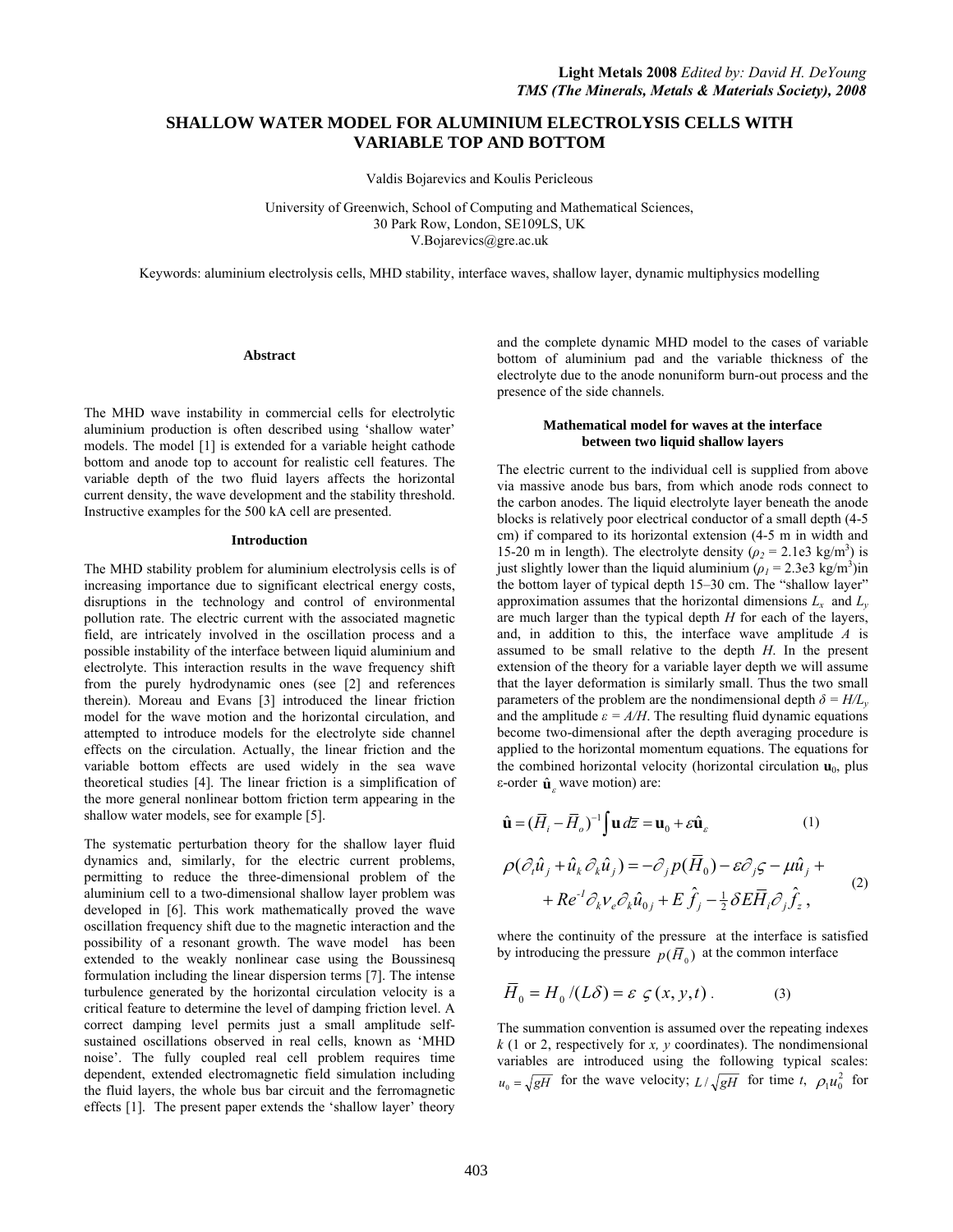pressure *p*,  $IB_0 / L^2$  for the electromagnetic force **f** ( $B_0$  is typical magnetic field magnitude and *I* the total electric current), the relative (to Al layer 1) density  $\rho = \rho_i / \rho_i$ . The nondimensional parameters are the Reynolds number *Re* and the electromagnetic interaction parameter *E*:

$$
Re = Lu_0 / V
$$
,  $E = (IB_0 / L^2) / (\rho_1 u_0^2 / L) = IB_0 / (L^2 \rho_1 g \delta)$ .

The effective turbulent viscosity  $v_e(x, y, t)$  is computed according to the depth averaged versions of empirical turbulence models. For our simulations we used a version of *k-ω* two equation model previously validated for various recirculating MHD flows [8]. The nonlinear friction at the top and bottom of the fluid layers in (2) is defined similarly to general shallow water models [5]:

$$
\mathbf{R} \mathbf{e}^{-1} \delta^{-2} (\overline{H}_i - \overline{H}_o)^{-1} \int \mathcal{O}_{\overline{z}} \nu_e \mathcal{O}_{\overline{z}} u_j \ d\overline{z} = C_f \left| \hat{\mathbf{u}} \right| \hat{u}_j = \mu \hat{u}_j. \tag{4}
$$

The depth averaged continuity equation can be obtained by a similar procedure, giving

$$
\varepsilon \partial_i \zeta = \partial_j [(\overline{H}_i - \varepsilon \zeta) \hat{u}_j]. \tag{5}
$$

The mathematical solution of the wave problem can be simplified considerably by excluding the velocities and obtaining a single wave equation for the common interface  $\zeta(x,y,t)$ . This procedure was relatively simple for the case when the bottom and top surfaces were flat [6]: taking the time derivative of (5) and the horizontal divergence of (2). However, for the case of two layers with the variable bottom and top this procedure does not work straightforward. The common pressure  $p(H_0)$  at the interface can be eliminated only after the assumption that the top and bottom surfaces are varying sufficiently smoothly to satisfy the condition:

$$
\partial_j(\bar{H}_i) = O(\varepsilon).
$$
 (6)

Taking this into account and reverting back (for the final numerical solution purpose) to the dimensional quantities, we have the wave equation for the aluminium-electrolyte interface  $H(x,y,t)$  with the variable bottom  $H_b(x,y)$  and top  $H_t(x,y)$ :

$$
\left(\frac{\rho_1}{H-H_b} + \frac{\rho_2}{H_t-H}\right)\partial_\mu H + \left(\frac{\rho_1\mu_1}{H-H_b} + \frac{\rho_2\mu_2}{H_t-H}\right)\partial_\tau H -
$$
  
\n
$$
-(\rho_1 - \rho_2)g\partial_\mu H =
$$
  
\n
$$
= \partial_j(\hat{f}_{j2} - \hat{f}_{j1}) - \frac{1}{2}(H - H_b)\partial_\mu \hat{f}_{z1} -
$$
  
\n
$$
-[\rho_1 \partial_j(\hat{u}_{k1} \partial_k \hat{u}_{j1}) - \rho_2 \partial_j(\hat{u}_{k2} \partial_k \hat{u}_{j2})]
$$
\n(7)

The previous linear stability models can be recovered from (7) by excluding the nonlinear horizontal velocity term, the vertical electromagnetic force component  $f<sub>z</sub>$  contribution, and assuming the  $H<sub>b</sub>$  and  $H<sub>t</sub>$  as constants. The nonlinear equation (7) extends the wave description to the weakly nonlinear and slowly varying top and bottom cases.

The horizontal circulation velocities, driven by the rotational part of the electromagnetic force, can be calculated by solving the equation (2) in the two layers. The numerically efficient procedure consists of taking first the curl of the equation (2), then to rewrite it for the two-dimensional horizontal flow stream function. The solution of the resulting 4th order equation for the stream function is sought in combination with the 2-equation turbulence model for the effective viscosity [8].

### **Electromagnetic problem**

Since the magnetohydrodynamic driving force is  $f = jxB$ , the electric current distribution, particularly the horizontal components, are equally important to the magnetic field optimization. Physical and engineering considerations suggest that both problems are mutually interconnected and should be solved interactively. It means that the computer program can use the same data input to compute the electric current, voltages, temperatures in the bus network, the magnetic field, the current distribution within the cell with waving metal interface, then finally iterate back to account for the spatially and temporally variable cell interpolar distance and the effect on the current distribution in the supplying bus network. This affects also the magnetic field, the metal pad waves, velocities, and the neighbor cells which are interconnected to the particular test cell .

The electric current distribution is calculated by coupling the electric current in the fluid zone to the resistance network representing the elements of individual anodes and cathode collector bars, as well as the whole bus-bar circuit between two adjacent cells. The electric current in the fluid zones is computed from the continuous media equations governing the DC current (which can change in time with the waves and anode burnout process):

$$
\mathbf{j} = -\sigma \nabla \varphi + \sigma \mathbf{v} \times \mathbf{B},\tag{8}
$$

where the fluid flow induced currents are accounted only in the highly conducting liquid aluminium. The electric potential in the fluid is governed by the equation:

$$
\nabla^2 \varphi = \nabla \cdot (\mathbf{v} \times \mathbf{B}),\tag{9}
$$

and the boundary conditions of zero current at the insulating walls, given current distribution **j**<sub>a</sub> at anodes, **j**<sub>c</sub> at cathode carbon. **j**<sub>a</sub> and **j**<sub>c</sub> are obtained from the linear element resistivity network solution, which in turn is coupled to the computed potential distribution from the equation (9). At the interface between the liquid metal and the electrolyte the continuity of the potential and the electric current normal component must be satisfied.

Since the depths of the liquid layers are extremely small if compared to their horizontal extension, the shallow layer approximation is very efficient to solve this 3-dimensional problem. The solution, for instance in the aluminium layer, can be obtained from the following equation:

$$
j_{za}(x, y, t) - j_{zc}(x, y, t) =
$$
  
\n
$$
\sigma_{Al}\partial_k((H(x, y, t) - H_b(x, y))\partial_k\varphi),
$$
\n(9)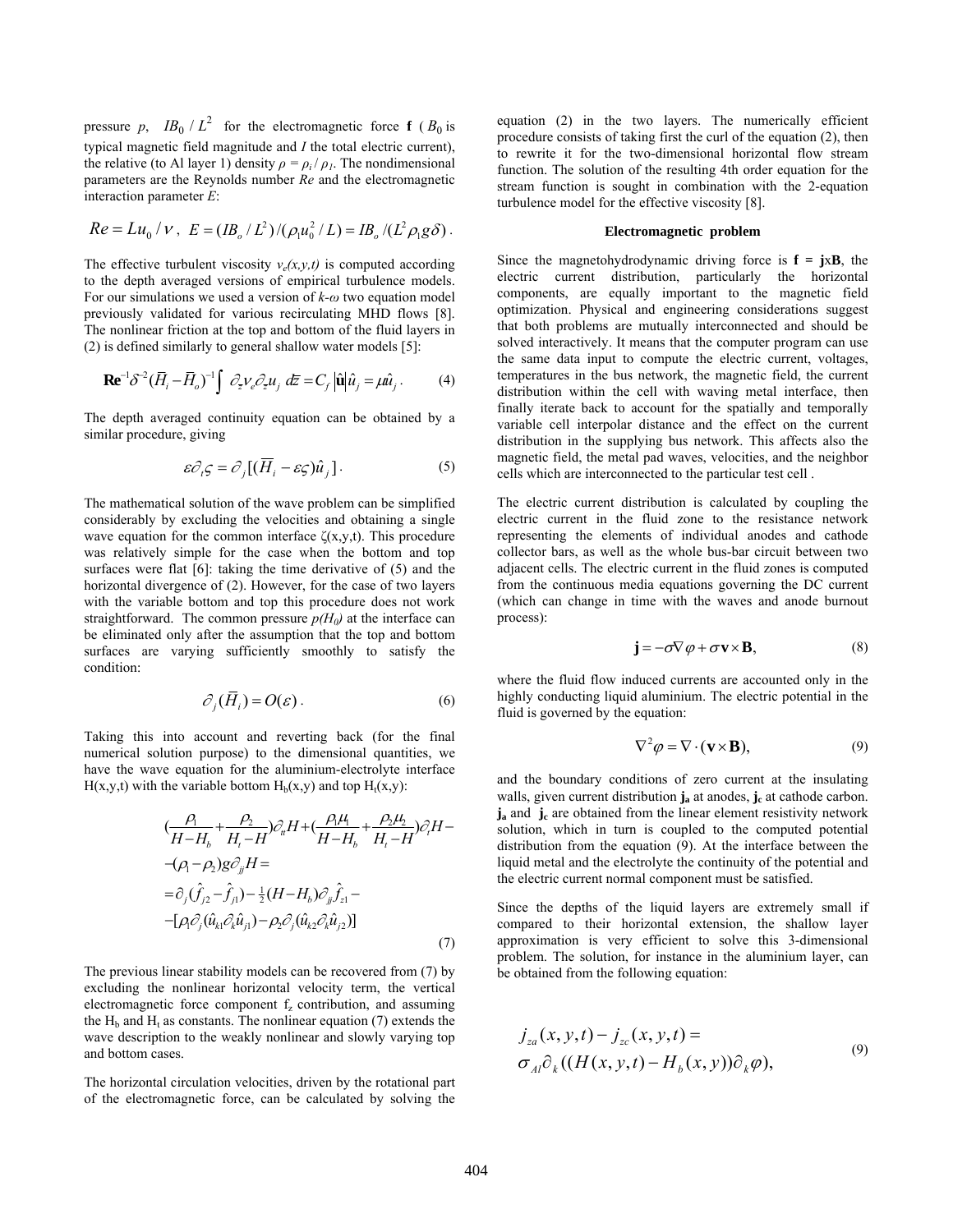where the aluminium interface  $H$  (x,y,t) and the bottom are variable. The current distribution at the top and the bottom depend on the iterative solution from the linear element network of the bus bars, anodes, pins, collector bars, etc.

Magnetic field in an aluminium cell is created by the currents in the cell itself and from the complex bus-bar arrangement around the cell, in the neighboring cells and the return line, and by the effect of cell construction steel magnetization. The complexity of any practically usable magnetohydrodynamic (MHD) model of the cell arises from the coupling of the various physical effects: fluid dynamics, electric current distribution, magnetic field and thermal field. The MHD model presented here accounts for the time dependent coupling of the current and magnetic fields with the bath-metal interface movement. The magnetic field from the currents in the full bus-bar network is recalculated at each time step during the dynamic simulation using the Biot-Savart law. A very similar technique is used on the 3D grid within the cell fluid layers where a special analytical technique is applied to deal with the singularity in the Biot-Savart law in order to obtain a smooth and converging solution.

# **500 kA demonstration cell**

The numerical solution of the described MHD model uses a relatively coarse mesh of 64x32x2 and a smooth spectral function representation in the space of each fluid layer. This ensures a good accuracy solution and enables one to re-compute the electromagnetic and fluid dynamic field time dependent distribution in a reasonable computational time. The solution is sufficiently smooth because of the global pseudo-spectral approximation used for the velocity and interface discretisation, which permits much higher accuracy in comparison to finite element or finite volume approximations on the similar grid size.

The aluminium-electrolyte interface and the variable electrolyte top makes the anode currents unequal because of the local ACD change. The model includes an option to account for the time average gradual consumption of the anode bottom to conform to the ACD change. An artificially accelerated anode burn-out is permitted in order to achieve the result in a reasonable computational time interval. The importance of this option was already demonstrated in the recent study [1], demonstrating a significant stabilization effect.

The present model includes the ability to prescribe the variable bottom and top of the cell, and permits to investigate the effects on the cell MHD stability. There are two new physical effects: the wave propagation in the variable depth layer is changed, and the horizontal component of the electric current is increased in the narrow part of the layer. The second effect can alter the MHD stability.



Figure 1. Metal pad bottom shape (concave).



Figure 2. Metal pad bottom shape (convex).

Let us consider some examples of the new model application. Quite often the cavity of the electrolysis cell is not simply a rectangular box, but instead has sloping bottom of a concave shape. Figure 1 shows the bottom profile used in some test runs. An another type of bottom used in our tests is the convex deformation shown in the Figure 2. The top surface of the electrolyte is facing the immersed anode, which is often of nonuniform bottom profile. Additionally the side channels can be of importance for the waves and currents. The example of the interpolated anode bottom and the side channels is shown in the Figure 3.



Figure 3. The anode bottom and side channels profile used in the test runs

Firstly, we would like to test the simplest case of pure gravity waves in the cell of variable bottom and top for the present two fluid case. When using the bottom profile shown in the Figure 1 and the top from figure 3, the resulting wave behavior is shown in the Figure 4. The first gravity mode (1,0) wave in the rectangular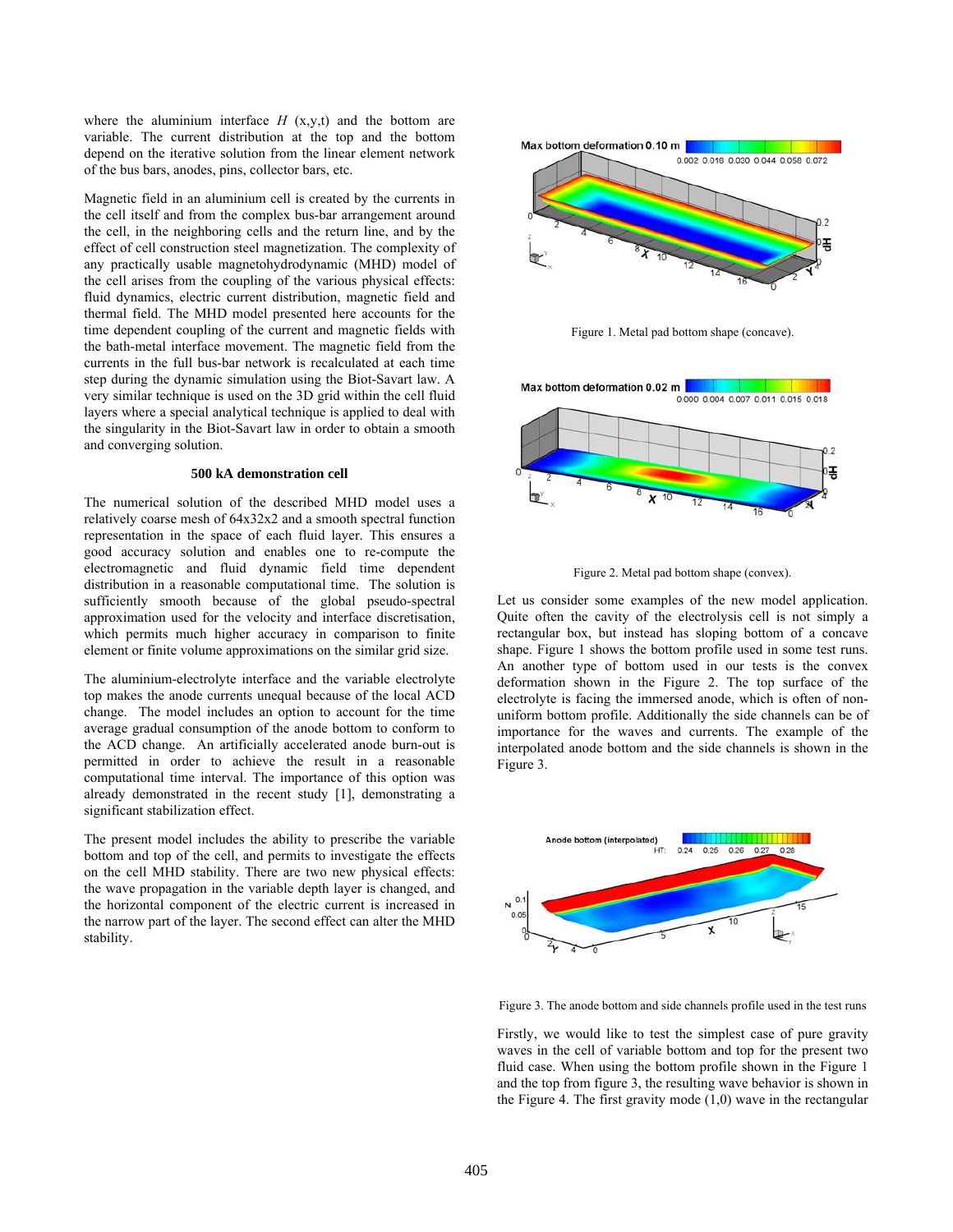box is shown for reference. The presence of the variable bottom only, makes little change on the wave shape, just slight increase of the wave period can be detected because the average depth is reduced. However, when adding the effect of the top side channels, the wave amplitude starts to decrease gradually. The change of the shape of the gravity waves for different bottom is illustrated in the Figure 5.

The full MHD interaction cases are more complex because of the multiple physical effects being coupled. The figure 6 shows the interface shape at a particular time moment at 500 s from the start of simulation, and the Figure 7 demonstrates the oscillation pattern compared with the previous software and the present update accounting for the variable coefficients wave equation. The comparison is done for the flat bottom case, and it gives an evidence that the different numerical solver (more complex and slower) is giving practically identical results to the previous.

The Figure 8 presents the interface shape for the case when the bottom profile is variable (corresponding to the Figure 1, concave). It looks rather similar in shape, yet the amplitudes are different, as can be seen from the figure 9. The oscillation frequency is also slightly shifted.

The largest difference can be observed when the top surface of the liquid electrolyte is subject to the variation as well (Figures 10 and 11). The amplitudes has grown and the frequency shift is even more noticeable.

The most sensitive parameter for the bottom and top variation effect can be detected by comparing the electric current distribution in the aluminium layer. The Figures 12 and 13 give evidence to the change in the Jy electric current component, which is the most important parameter for any stability theory of the aluminium cells. The concave bottom case leads to the increased horizontal current density at the ends of the cell, what makes the electromagnetic interaction with the Bz magnetic field more pronounced, particularly because the Bz field is usually the worst in the vicinity of the corners.

The Jx current component in the metal is affected as well, however to a lesser amount (Figures 14 and 15). The Jz at the bottom (Figure 16) is mostly influenced by the presence of nonconducting ledge (included in the present model [9]), and the vertical elevation of the bottom is less important.



Figure 4. The gravity wave (1,0) variation with the top and bottom.

Suv KA Cell<br>
gravity wave for different botom profiles<br>
gravity wave for different botom profiles  $0.01$ H,

**500 kA cell** 



Figure 5. The gravity wave shape for different bottoms: flat, concave, concave nonsymmetrical.



Figure 6. The interface shape at 500s for the flat bottom.



Figure 7. Oscillation pattern: the comparison of the 500 kA demonstration cell test results before and after the variable bottom upgrade.



Figure 8. The interface shape at 500s for the concave shaped bottom, but not including the electrolyte channel effect.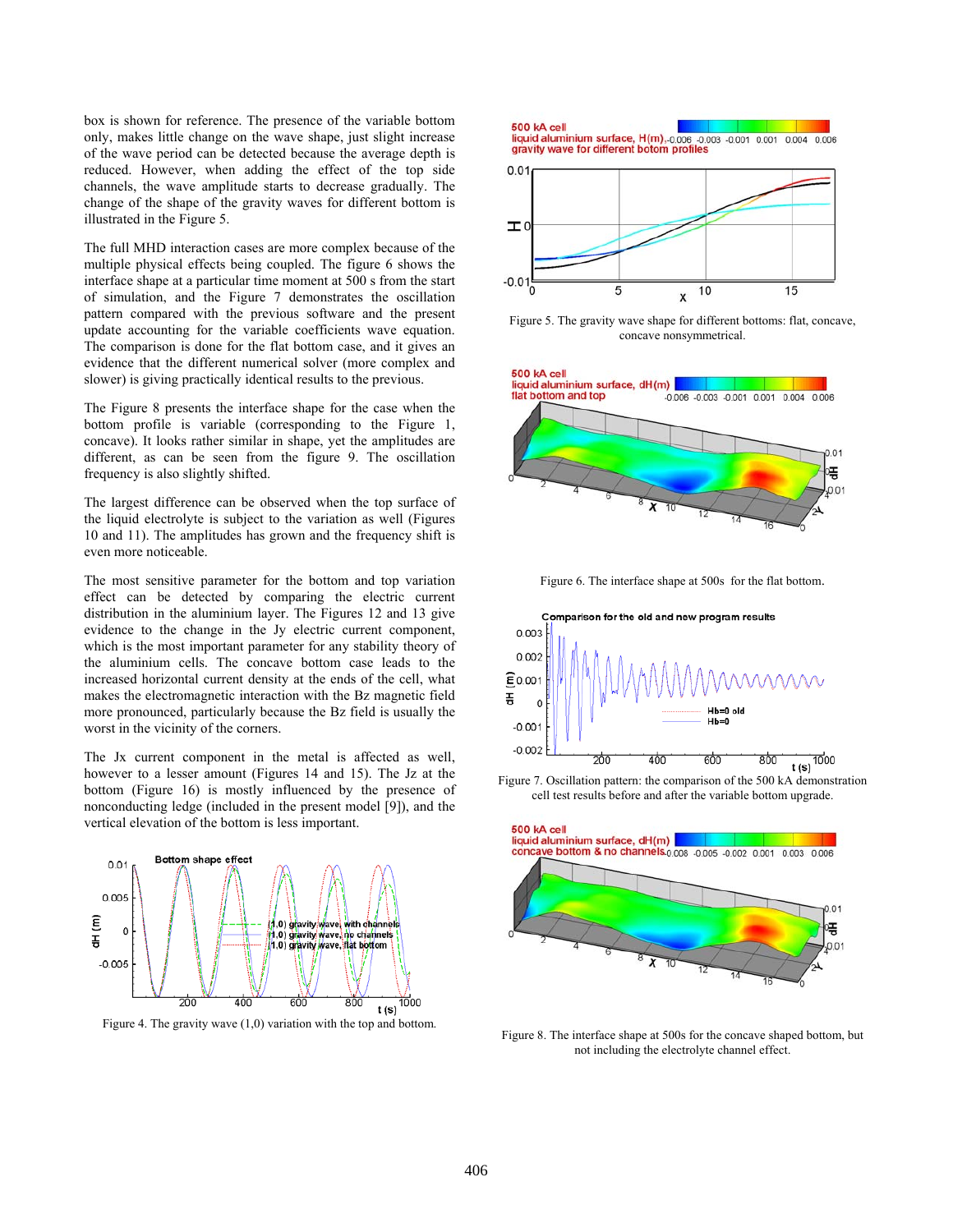Additionally we would like to point out that the present MHD model is coupling together all magnetic and electrical fields at all times of the wave evolution. If the magnetic field is not precisely coupled to the small variations of the electric current due to the waves, then the cell can be wrongly diagnosed as being unstable, as it is demonstrated in the Figure 17. There is a significant shift in the frequency and this is well known to be the source of the MHD instability in the aluminium electrolysis cells. The possibility to modulate the magnetic field to a proper frequency by external means could be a possibility to either enhance the cell stability or to reduce it and make the cell a failure for practical use. The software presented here can be used to detect such effects and to choose the favorable adjustments.



shaped bottom not including the electrolyte channel effect.



Figure 10. The interface shape at 500s for the concave shaped bottom including the electrolyte channels effect.



Figure 11. Oscillation pattern: the comparison of the flat and concave shaped bottom including the electrolyte channel effect.